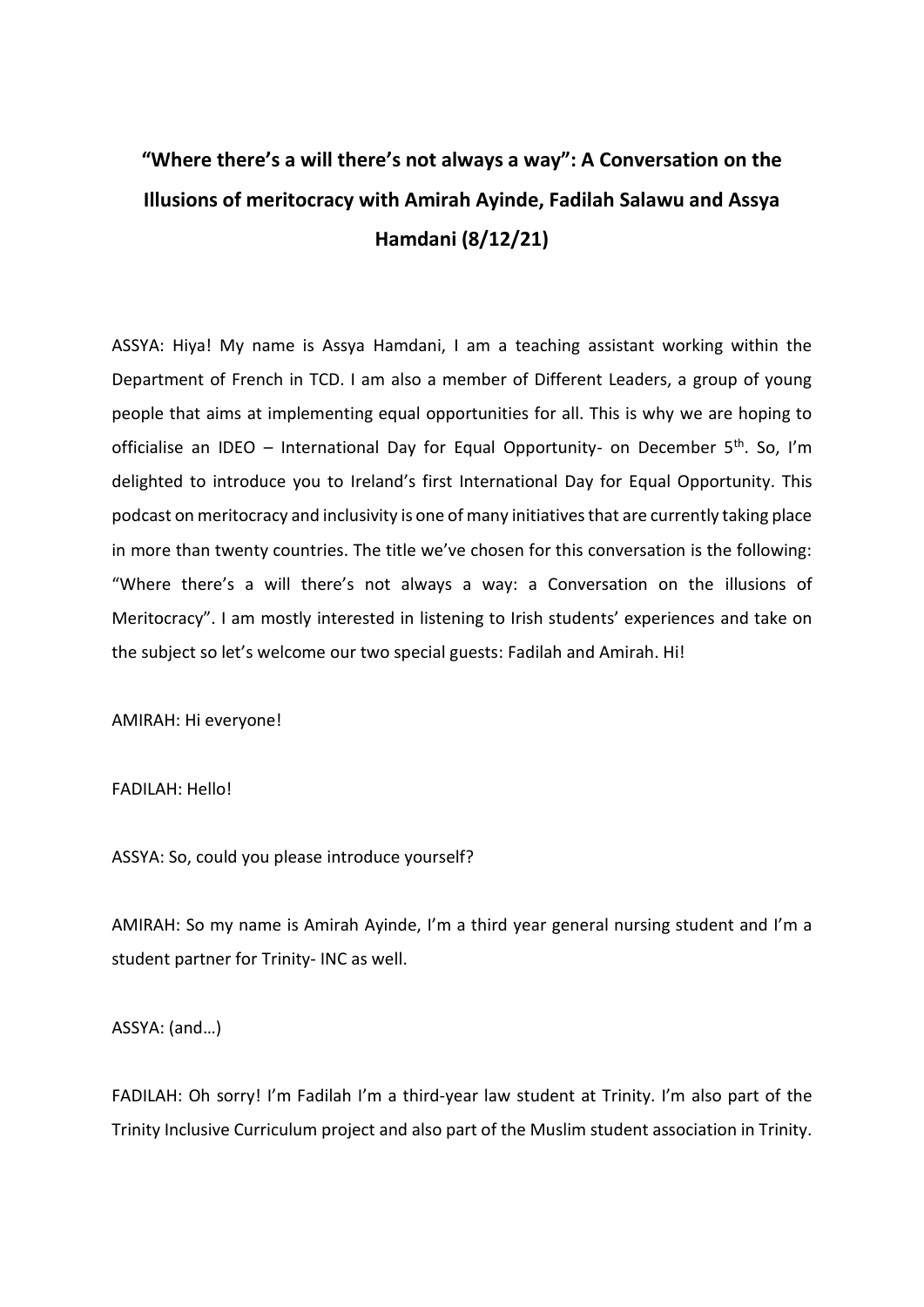AMIRAH: So am I as well, I forgot to mention.

ASSYA: So, your contribution to the conversation is all the more important as you are both working with the Trinity-INC project. My first question is the following: how do you interpret the title we've chosen for this conversation, especially the phrase "where there's a will there's not always a way?

AMIRAH: I'll go first. So, when it comes to meritocracy, I think the first thing that comes to mind for me is a university society – cause we're talking about higher education – a university society where your ability to kind of like progress and do well is solely based on merit and merit can be based on your IQ, or the amount of effort that you put in. So, I feel like this is true to an extent but there are also like other contributing factors that can influence whether a person can succeed in higher education. So, there are things just like your gender, your skin colour, your religion, your social standing even having certain characteristics such as leadership or civic mindedness… these types of things can influence whether you're able to succeed in higher education. So, when it comes to the phrase "Where there's a will there's always a way", these factors I just mentioned kind of highlight the fact that everyone is not on the same ground going into university, so that we don't have everyone being the same. We have people from different backgrounds, people from different social economic and stances as well so if we take that into consideration then everyone is not the same so everyone will not have equal opportunities going into higher education.

ASSYA: Thank you so much Amirah. Fadilah would you like to give us your own interpretation of the title?

FADILAH: Yeah, I think what Amirah said about a level-playing field - I think that it's definitely true. I think you can see it throughout the process of moving through university to whether it's like getting in or progressing through your years into your degree or even when you're graduating… Like I can remember myself in the exams that we take in Ireland, The Leaving Certificate exams, even just the different circumstances people found themselves in at the time when they are preparing for exams, like you know, we think of the obvious things such as like, you know, socioeconomic class and background and such, but even just like the day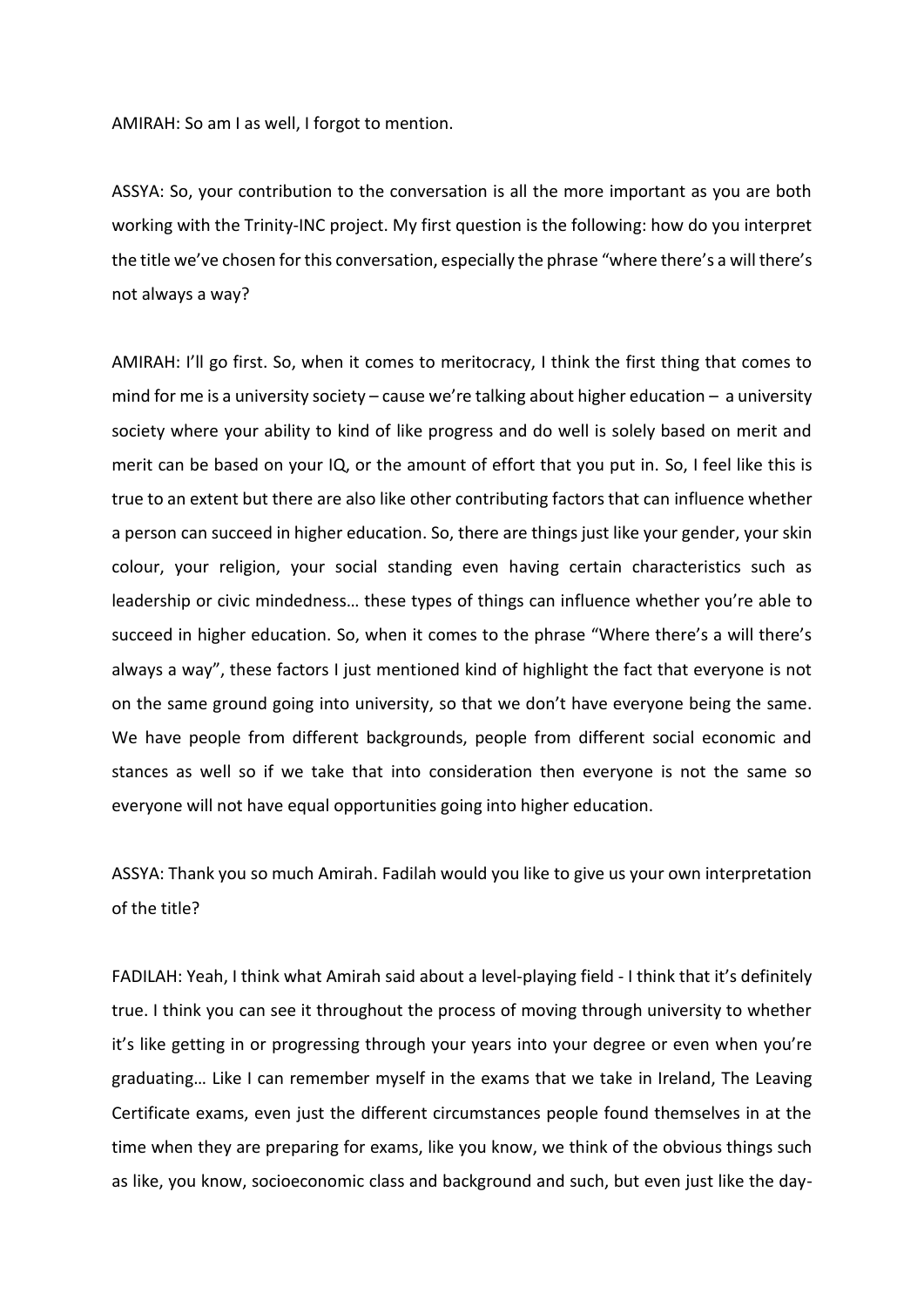to-day things that affect people. Like, for example, I knew someone who had a family member passed away shortly before she sat her exams. And then if she's coming out and looking at her grades as a reflection of her ability when she was clearly going through a very difficult process at the time – that's quite an unfair way to look at it. And then even getting into university I think the online learning and the pandemic in the past year really showed us about how, you know, circumstances more than anything can really affect how people are able to perform. Of course, the pandemic affected many people in different ways, of course, not everyone had facilities to learn online comfortably, some people had different responsibilities as carers or in their communities and very different personal lives that do have a big role to play in the academic realm. I think that we don't appreciate that and assume that everyone can come to college every single day and go home and be able to do their best with no navigating factors. I think that it is a bit unfair in terms of how we see things.

ASSYA: hm That's really interesting. Would you say that knowing these factors motivated you to join the TRINITY-INC?

AMIRAH: I'd say to an extent, because it directly affects me like, I'm black, I'm Muslim and I'm a female so obviously because these factors relate to me I'd be interested in joining Trinity-INC but for me I was probably drawn towards joining it not because I knew it would directly influence me but because it makes me hopeful for the future that it would influence other students.

FADILAH: Yeah, for sure. I would say you know, everyone has their own personal experiences but I would say maybe just interacting with other people and understanding some of their experiences actually motivated me to think deeper and to consider more closely what affects different people learning experience. I was a class representative for my course for law students so within that role I actually learned a lot not just about like getting feedback from professors and say we want less classes but genuinely how different people are affected by the decisions made in academia or how they respond to them differently. And also as part of the Muslim student association like seeing in particular how people from certain religious minority background may be affected by institutions and structures in university that – again it is this kind of competitive structure that means that we're less likely to consider how it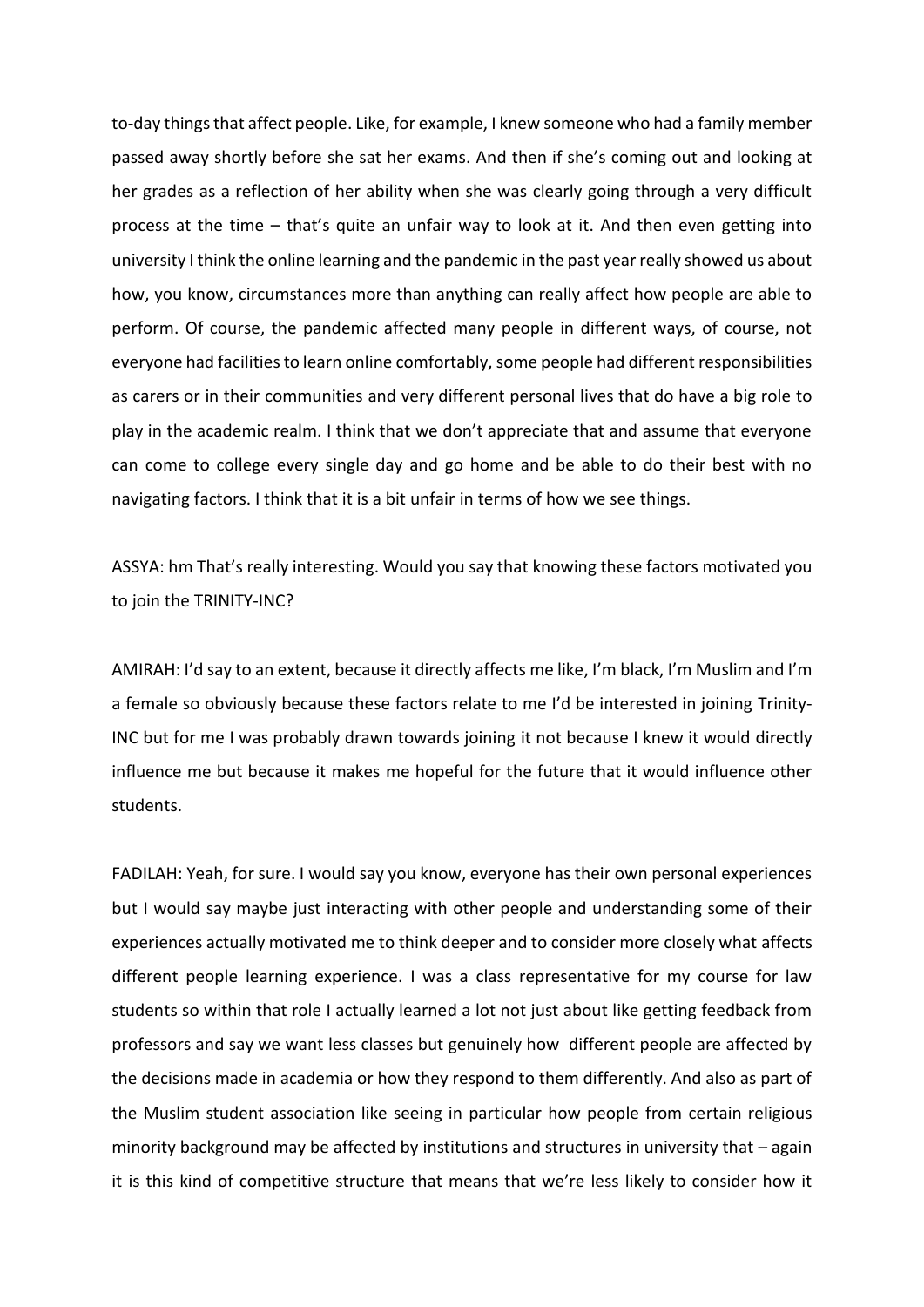affects people directly, you know on a one-on-one basis so you know, a lot of things just don't really work for everyone and I think that the work with Trinity-INC really helped understand that better.

ASSYA: That's very insightful. Would you say that you experienced a lack of what you're trying to work on or implement within the Trinity Inclusive Curriculum project? If that makes any sense?

AMIRAH: Well from my perspective, I kind of speak a little bit about it in the podcast that I did for Trinity INC but for example, I'm a nursing student and we always learn about different illnesses and how they present but we never really discuss or learn about how they represent in people of color specifically. So that can mean that oh we're being trained by the lecturers in Trinity and then going out onto our health care services and if someone is to come to us with something we haven't learn about the presentation we may not be able to treat them adequately so something like that is probably something that resonates with me.

ASSYA: Yes! That makes me think hm I forgot the name or the nationality of the student and artist in question but… this week…have you read about..?

AMIRAH: Yeah, I think I was trying to read your mind before you even said anything, but it was this… I think he's an aspiring medical student and he's a medical illustrator and this was the first time any of us, most people online had ever seen a depiction of a foetus in a woman's womb growing and it was a black woman and a black foetus… It was just mind blowing seeing something like that. We are so – I don't even know how to describe it – it's just so normalised that white is the way. It never even crossed my mind that oh that's a possibility, to see a black person, a black woman with a black baby in her. It was just so amazing to see and that's the kind of things that I would love to see more within our curriculum. I'd like to see black people being used within our textbooks. I'd like us to learn more about the presentation of illnesses on black people or people of colour as well. So, these are just the small changes that we could make that would make the biggest difference.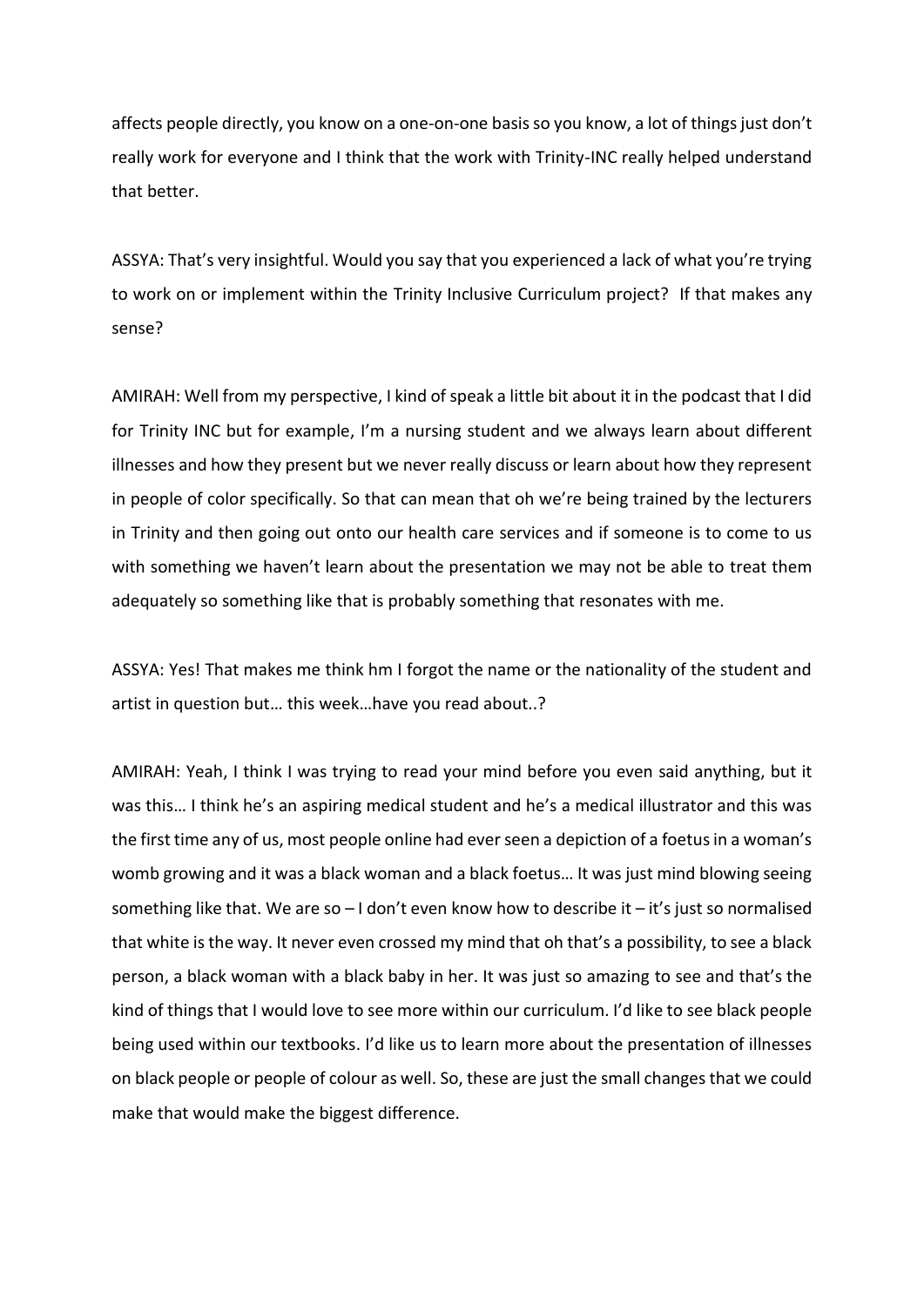ASSYA: Well, thank you Amirah. I really think that your observation could help some trinity students to reconsider what they consider to be "normal" especially when it comes to the curriculum and that's so interesting from both a teaching and student perspective. So, what do you think Fadilah?

FADILAH: I'd say… I mean getting into a law degree in itself is a very competitive field and people tend to be very serious you know about becoming lawyers one day. I was actually asked - when I told someone before I got into university that I had plans to become a lawyer - I was questioned "Oh do you have any lawyers in your family? And I was like um no and they were like: "It's going to be a bit difficult for you then won't it?" And I was like, well, ok maybe and then getting in I did definitely realise that a lot of people did come from families that had a legal tradition or a history of lawyers and such. And... you know we were all taught you know, professors did lectures that did intend to give us all the same knowledge but then even just the expectation – the assumption of knowledge rather – that would come like "Oh if your father happens to work in courts he would know this" or "You would know this from being your father's child". Or "You're probably familiar with this process" which I think could be exclusive to a lot of people who of course don't come from those backgrounds… And then, a couple of other memories I'd think are when I was class rep before any measures had been taken against COVID-19. A person in my course reached out to me because she had – someone in her family was immunocompromised – so like if she were expected to come into college every day and to work with these close interactions when she wasn't able to perform as best as she could… Again this idea of merit would lead us to think that, we're looking at her grades(as grades are the only definition of success) we're looking at these grades and say "Ok you clearly didn't do well" and that must have been your fault. But no, there were loads of other circumstances and personal issues that come into play and that really do affect the academic experience. It's just something that I really came to appreciate more because  $$ especially at that stage when no real measures had been taken. So, it is at that level a very personal concern and it's hard when there's no institution that recognise individual needs. Yeah, actually I'm going to stop talking because I could draw on all day.

ASSYA: No, on the contrary your understanding of the notion of merit and how It can be both biased and compromised by certain circumstances is exactly what I had in mind and this is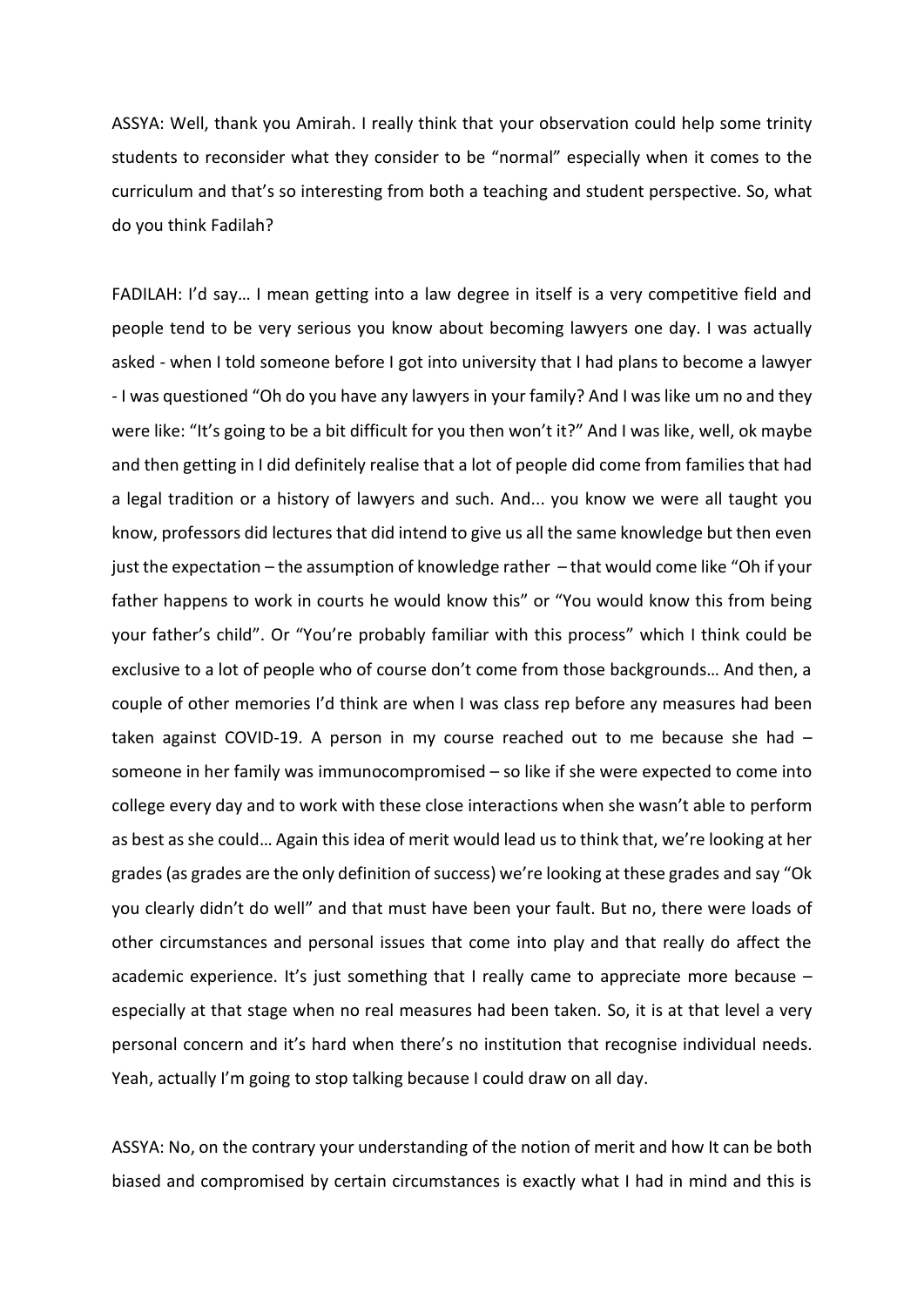what we're talking about when we talk about the illusions of meritocracy cause it's an ideal but we are not all given the same opportunities and we don't have the same circumstances even once you have access to higher education. Your story about wanting to be a lawyer is reminiscent of so many stories I've heard. I heard so many teachers telling students that they should reconsider the job of their dream because of their background or because they didn't have any role model. And that can be pretty hard especially if you're in a prestigious school because you can still feel that you do not deserve to be here or that you're an imposter. Does that ring a bell?

AMIRAH: I've definitely had moments when I felt like that, but I feel that recently I've been becoming more confident in thinking that yes I actually deserve to be where I am like I put in the work, I put in the effort, I'm no worse or better than anyone else in my position. I feel like right now, currently, I have confidence in myself that I know that I have the ability to succeed but obviously there's time when you don't always feel as confident but I feel like what I try to just do – try to motivate myself and look toward the future and like look towards my goals.

## ASSYA: How about you Fadilah?

FADILAH: Yeah, I think I'm very familiar. Imposter syndrome and I are quite close friends, I think. But I definitely am kind of working though it and recognising my own abilities. I think it also comes from the lack of role models in a sense because when a person from whatever minority background or whatever social standing does achieve something there is kind of always this connotation that they're the exception to the rule. And this idea of them being an exception makes it something extraordinary or something like that we're not quite used to. And because of that perhaps it is an unpopular opinion, but it is kind of assumed that because they're an exception, others from the same background aren't capable of reaching the same height. And I find quite often from movements for diversity, that sometimes effort can be well intended but misplaced because sometimes I honestly feel that there is little faith in the people that they're trying to represent so there's like this idea that "perhaps you can't achieve this on your own so, because of the colour of your skin we're going to give you a leg up", and at times my imposter syndrome has come from that. I'm questioning, did I get this because I deserve this or did I get this becauseI fit a certain minority quota? So, I think it's absolutely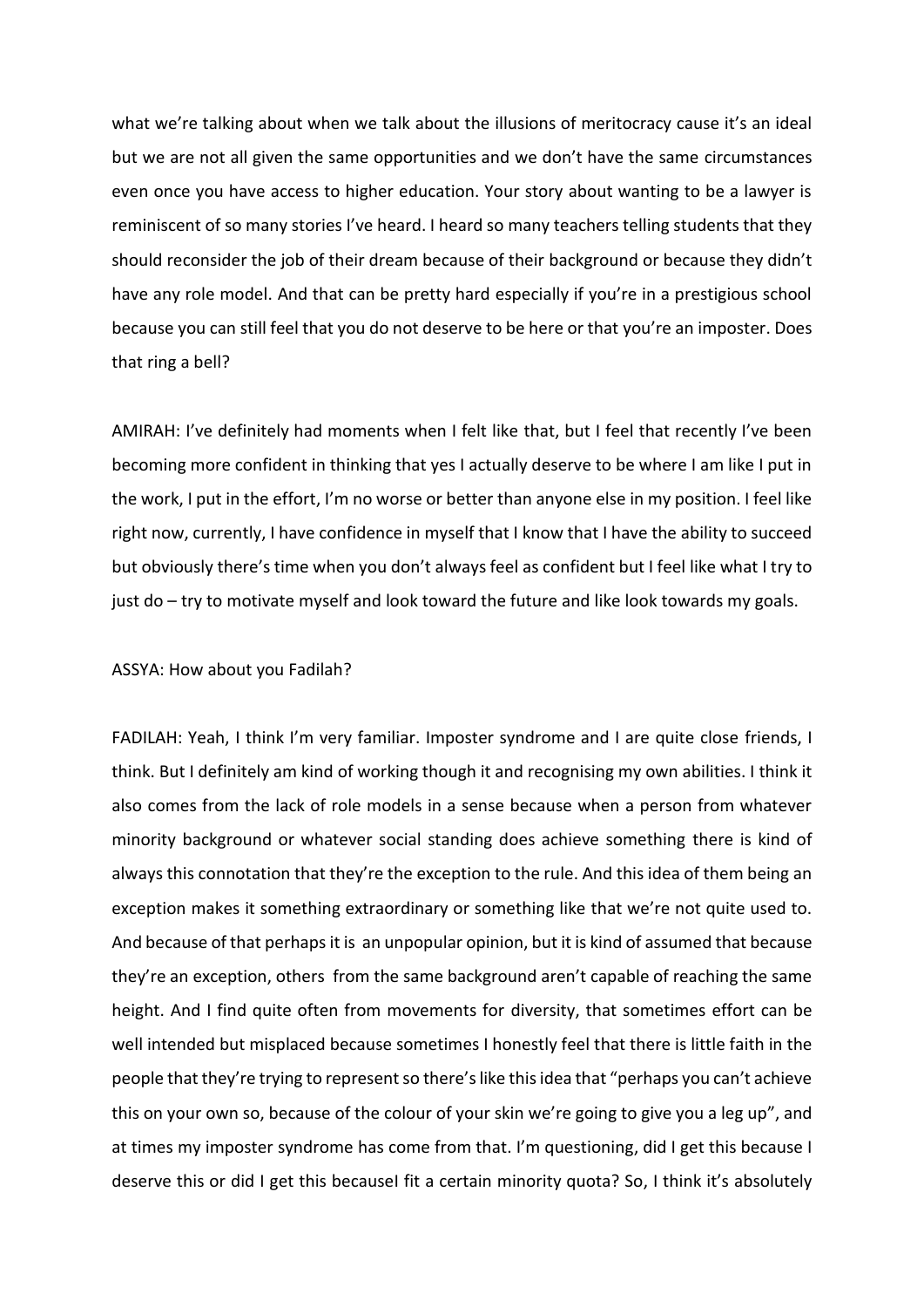important to diversify and make efforts to represent everyone but I think it definitely needs to be done in a way that doesn't like belittle people or make them feel like they wouldn't have any chance whatsoever if it weren't for the help they're receiving which I think can honestly be can sometimes do worse harm to a student's or anyone's self-esteem. If they're thinking that way or are being presented with those options.

ASSYA: Thank you so much Fadilah. Actually, you're kind of anticipating my next question cause I was thinking about asking you if you have ever felt the burden of being a minority model not only in higher education but more generally? Amirah?

AMIRAH: I wouldn't say necessarily directly from my lectures but because of the nature of my course I am mostly (…) half of my course is in university and half of it is in the hospital, I'd say maybe from patients that I would kind of get that because…I don't know there's this stereotype that if you're Muslim and a hijabi that you're a doctor I don't know. Every time I meet a patient they're like "Oh doctor" I'm like "No" and then "Medical student?" …No! And I'm just like "Oh sorry that's not me I'm a nursing student". I don't know it's like some feeling of disappointment that looms over me afterwards. It's just like… there's nothing bad in being a nursing student you know? So I'd say that's mostly where I experienced that kind of feeling. I'm trying to think...in lectures, I'd say the only type of feeling I'd had in the past was I think we were in a sociology lecture and we were just discussing minorities and specifically black people and we kind of leaned towards black people in America and then it started going towards crime rates and then you know if you're putting two and people were just making those assumptions that majority of black people quote on quote are criminals or something like that. So I'd say that in that lecture some of the students put that idea outwards cause we were discussing it in the lecture hall. I was disappointed by the fact that that idea was never just shut down it was just this let's move on kind of thing so I feel that us black people would appreciate if those types of ideas were debunked. I know it's a classroom and there may not be time for things like that but in that moment me and other black students were feeling kind of upset and angry that these stereotypes were being placed on people even if they weren't here in Ireland, but it was just Black people in general you know?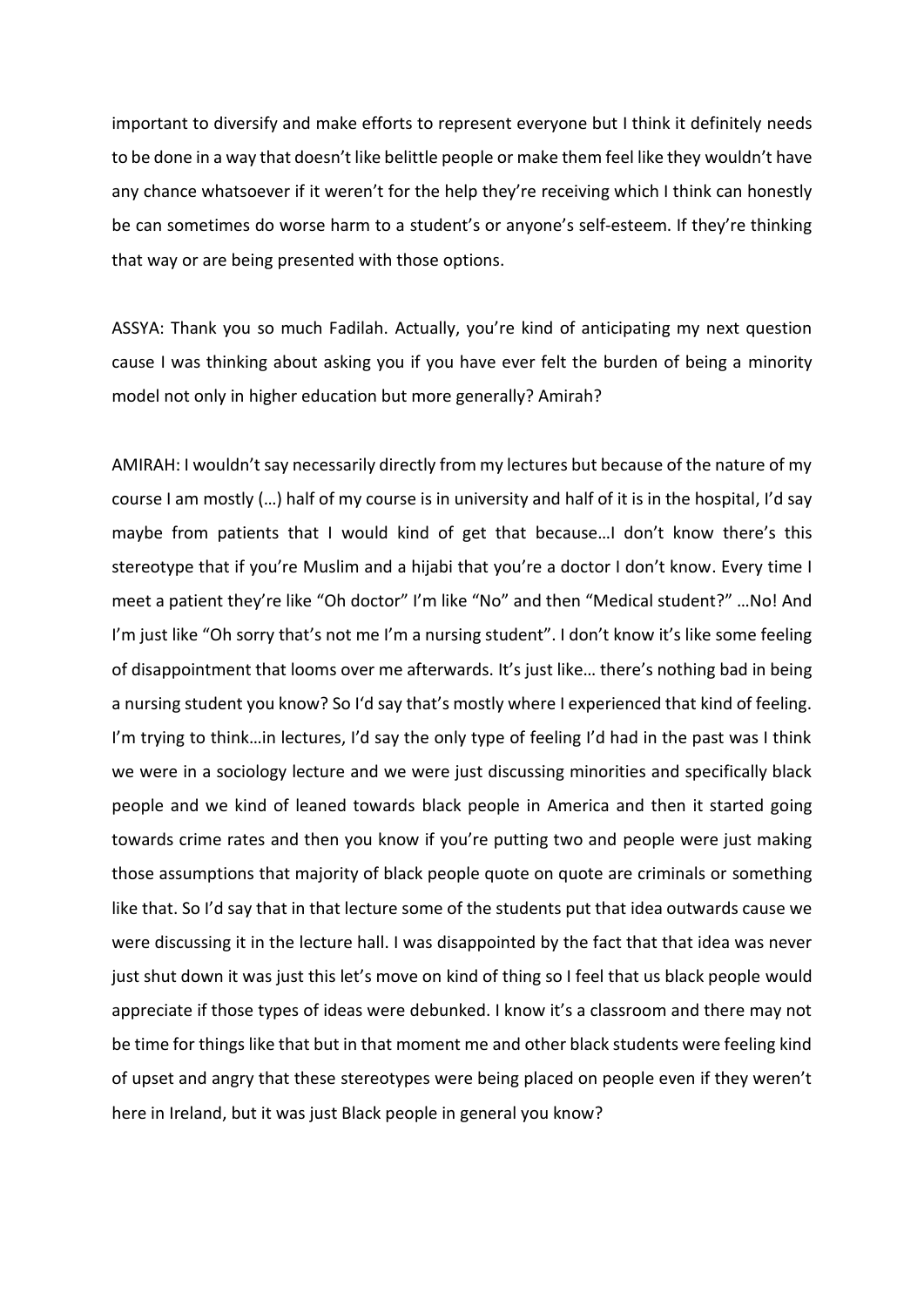FADILAH: Yeah, I'd say in secondary school I was very fortunate, I had quite supportive teachers, but I think since getting older and making at certain stages, making decisions to practice my faith or to become more visibly Muslim with the hijab for example, I think that there's again just generalisations and assumptions and I feel less pressured. Honestly in my field, I feel that less was expected of me. So I think people would be surprised when I would have opinions or when I would be able to articulate myself in a certain way. Sometimes I would even get complimented on my English, I've been speaking it my whole life, it's my first language. So, like stuff like that I feel less that there's high expectations of me I feel that honestly day after day I'm surprising people or breaking their expectations which can at time be positive but also quite exhausting. It's not breaking news that a hijabi can articulate herself or defend her position. We can move on, it's okay.

ASSYA: Yeah, apparently it always comes as a surprise in Western countries for some people when Muslim women especially when they wear a hijab are as articulate educated and opinionated for some reason because of a fabric on their head. It's as if you had to prove that you belong somewhere…it could be In the workplace or even in the educational field or in a classroom. So, that reminds me of Amirah's podcast that is available on the Trinity-INC website, Student Partner Programme, I think. Amirah, you mentioned the fact that you experienced instances of otherism, could you elaborate on that?

AMIRAH: It was mostly about feeling excluded and I was kind of trying to make reference to it in an everyday- setting. So, I feel that for a lot of us Black Muslim, what we experience on a daily basis is some type of harshness that is felt towards us compared to other people. So, I don't know if you speak to some people let's say you're asking a question like the tone someone uses can be harsher than it would be to a person that fits social norms let's say a white male. So like, the certain harshness that we feel, it can also be exclusion from social circles as well. I know I kind of spoke to you Assya about that even in a university lifestyle, something like making friends can be difficult for a lot of black Muslims or Muslims per say because things like drinking are kind of the culture in Ireland but someone who is Muslim may not want to engage in those like activities so it leads to them kind of being left out and leads to not having friends…that's when the Muslim society comes into play and a lot of students appreciate it cause they meet people who are like them who are open to meet people from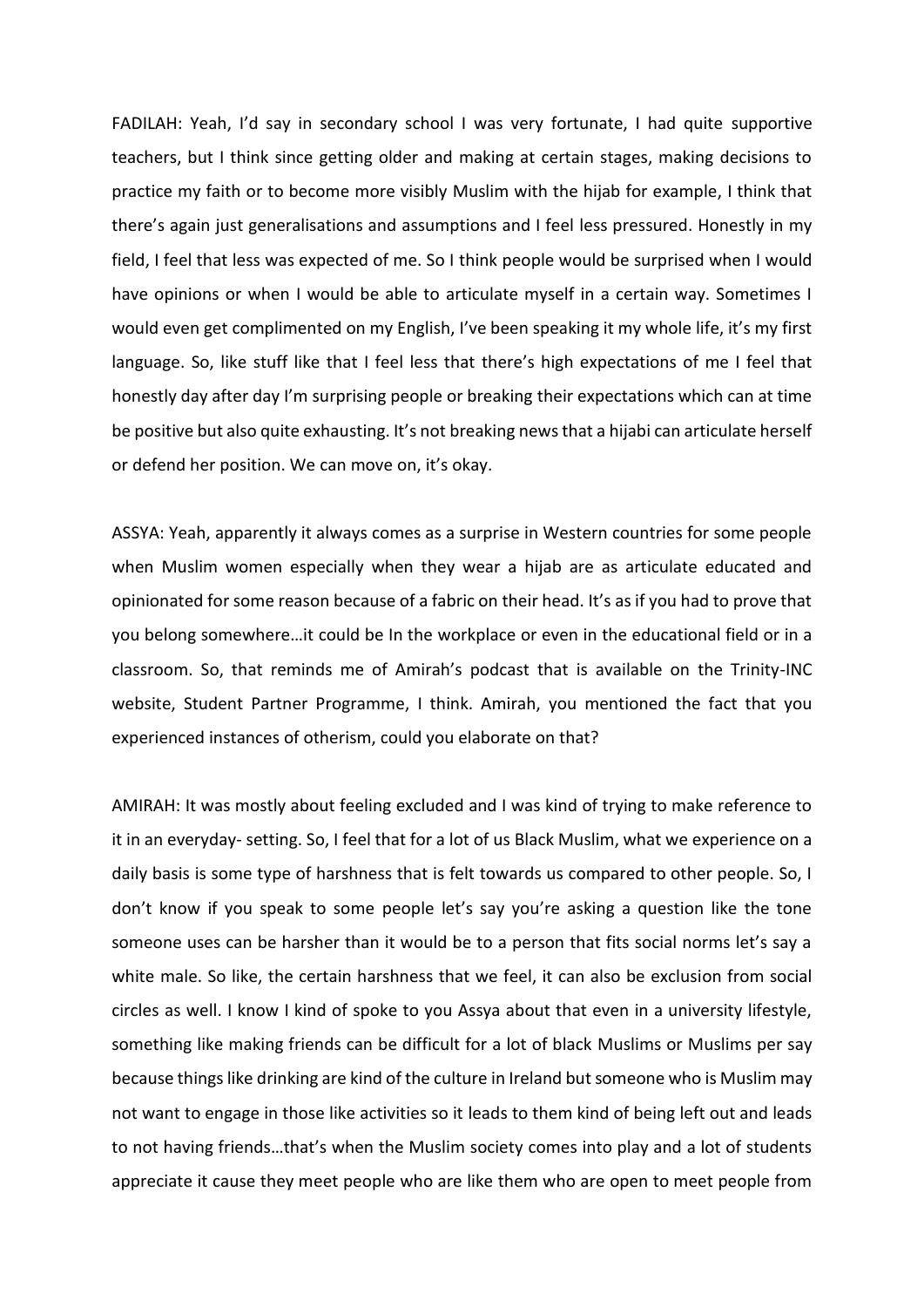other backgrounds cause we have Muslims from around the whole world. I feel that the Muslim society brings everyone together. I feel like mostly, it would be exclusion and making us feel that we're different from other people. Yes, we are different, we have different backgrounds, but you don't need to treat us like that as well.

ASSYA: I also had another question. We talked about so many things surrounding meritocracy and inclusivity in higher education, but would you say that as a minority member of the Trinity community you sometimes feel the responsibility to educate students or even teachers of teaching them about issues that you've been aware of from a very young age?

AMIRAH: Yeah, I feel that most people like myself who are black and Muslim are part-time educators because every single time you meet someone who doesn't look like you or is different from you feel that you have to educate them. I don't know if it's because people don't care or because it doesn't directly affect them. It doesn't come to their mind it's just something that they haven't been educated on but yeah, most people like myself feel like they always have the responsibility of educating other people and that can be very tiring cause at the end of the day I don't want that to be my job. An ideal world would be a situation where everybody knows that already or are more open to knowing that and being educated by that so that the curriculum can obviously be better. It's kind of a sticky situation cause you want to educate people but it's kind of draining having to educate everyone you know? I feel that people like myself or people from diverse background tend to stay with people who are like them because they know they won't have to assume the role of being an educator or to have to be looked at as different. They feel that they get to feel more comfortable in those kinds of circles where there are people like them.

ASSYA: How about you Fadilah? Do you feel that same exhaustion, do you feel that you sometimes have to take on the role of an educator even if it's not, if you're just a student?

FADILAH: Yeah, for sure. I think in particular, being a law student at times it can feel like an elite kind of club perhaps you know; people make a lot of jokes about law students having big egos but besides that there is genuinely an assumption that there is a tradition and a pattern and rules that you have to fit it in order to succeed as a lawyer. For example, when speaking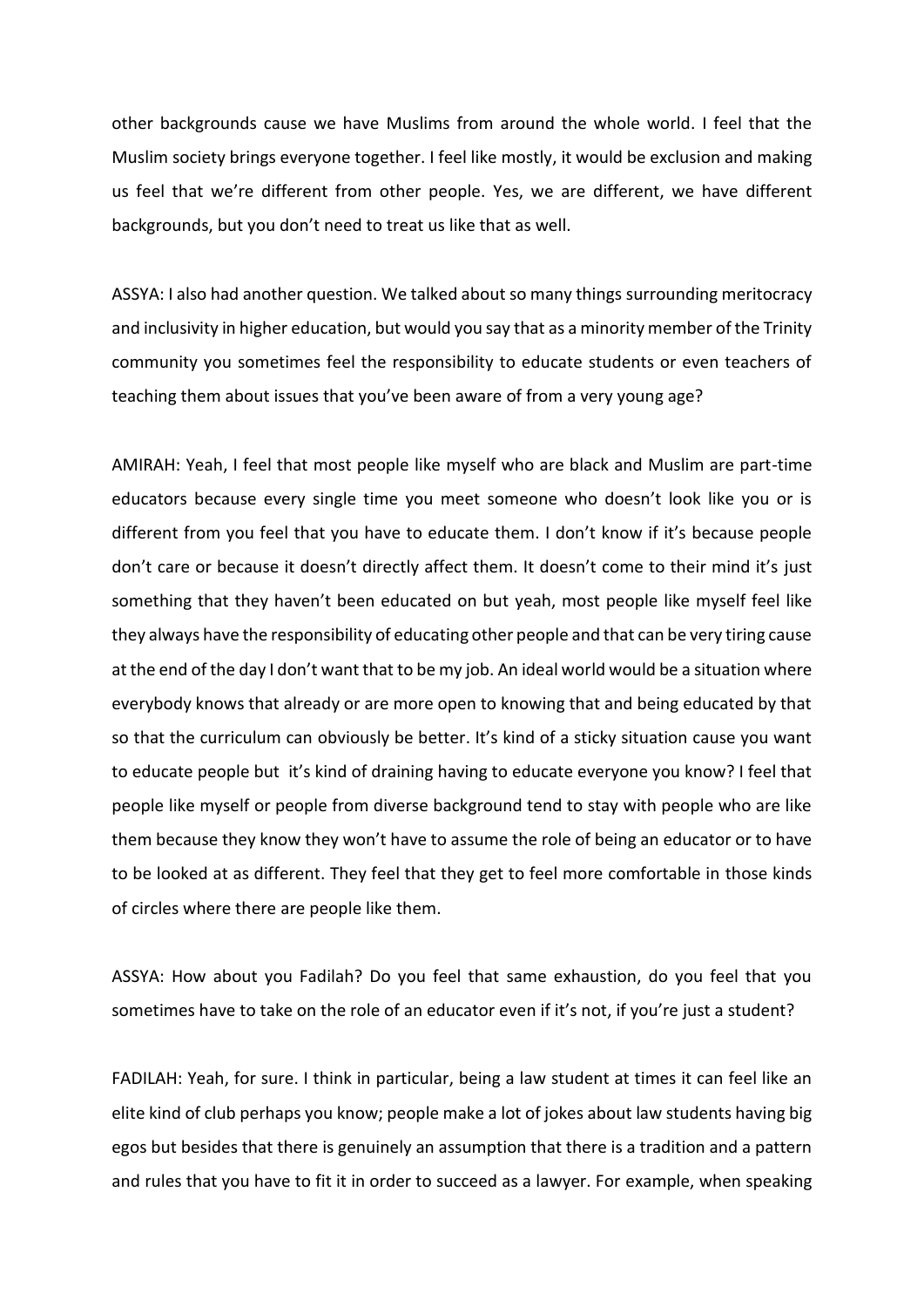with senior colleagues and peers, being told stuff like "Oh there's a networking evening and if you want to get an internship at a certain firm all you have to do is put on some nice lipstick and drink wine and talk to some associates" and it's like, well that doesn't necessarily work for everyone like some people may have values that – I myself, personally- would have values where I wouldn't feel like I should use female sex appeal to get a certain position or I wouldn't be going socialising and drinking wine as part of my religion so these things these assumptions that this is how it's done or at least "this is the easy way" because this isn't a formal application process but like these things do affect the experience. What about the people who aren't able to participate in these kinds of ways or aren't able to make it in those tight circles? It is subconsciously sending the message that okay, maybe you're here maybe you made it, but you might not make it any further because there is no space for you.

ASSYA: Yeah, thank you so much Fadilah. Unfortunately, I must say that I've experienced that myself not only as a student but as a teacher. My last question is the following: would you say that you've experienced self-censorship as a TCD student, maybe in an academic context and keep in mind what we've been talking about so far. (…) I guess I could rephrase that. Do you feel that sometimes you have to refrain yourself in order to feel included? Or to hide your real nature or some parts of your identity just to feel included in conversations?

AMIRAH: I feel like people like myself often hold back when it comes to their personal feelings towards topics and things like that. I would just wait till I'm in a position or in an environment that seem more open to hear my idea before I put them out there. Personally, I would never just do that in a lecture hall when we're discussing something. I don't usually put myself out there and try to openly debate probably because I'm just not comfortable to do so or because I know that, if I put myself out there in a room filled with other people who are different to me, I may not have someone who is on my side or back my point…that would just be me against a whole lot of different people so most of the time I just kind of avoid those situations which may not be the best thing if you're aiming at changing but I just don't want to put myself on the spot.

ASSYA: How about you Fadilah? Do you agree with Amirah? Do you share the same experience as her?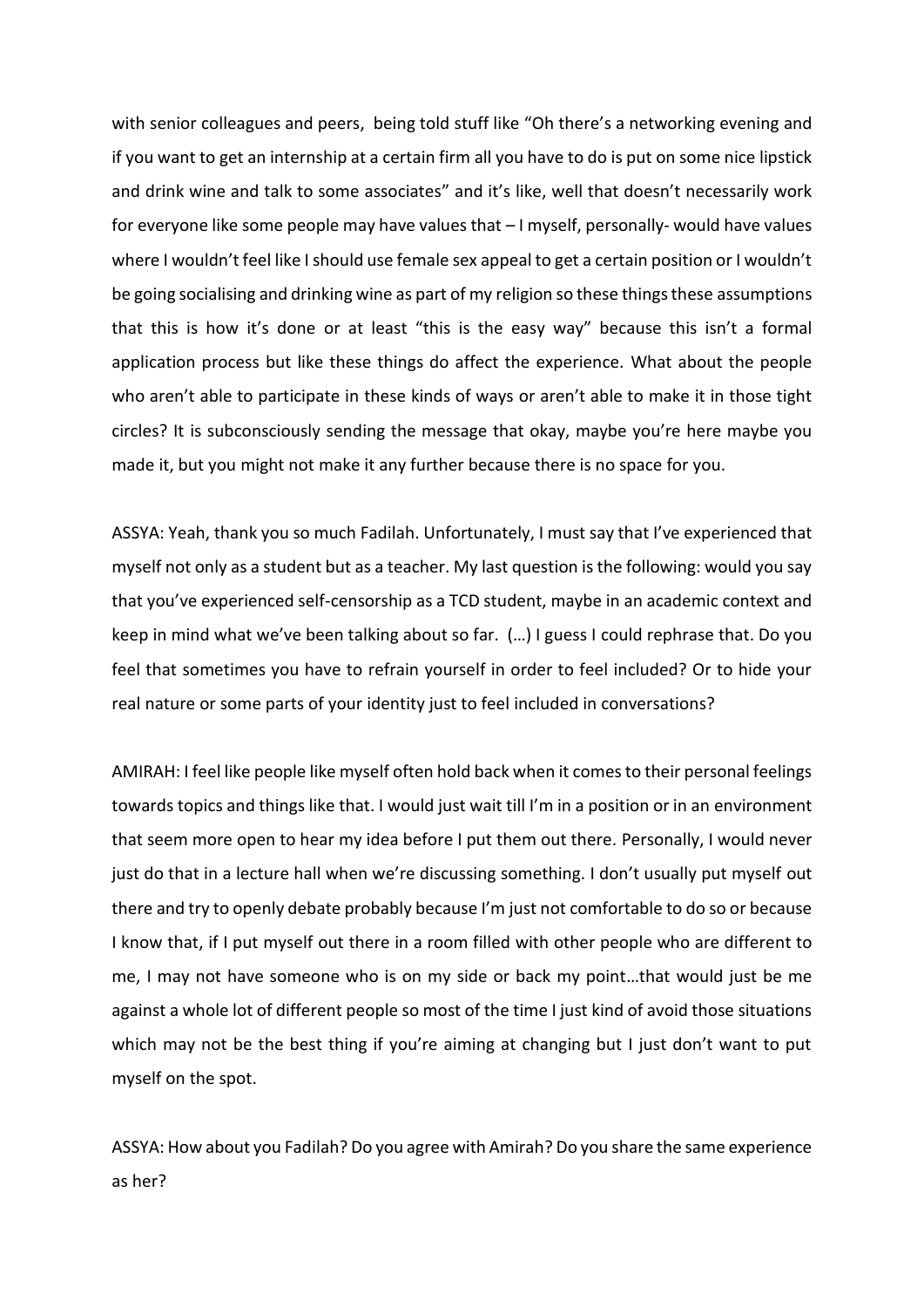FADILAH: I think again, with the responsibility to educate, it does come from a place of exhaustion at times. You know that if you put a certain point forward or if you express a certain opinion you're going to have to spend more time defending that opinion instead of discussing it, or you're going to have to explain or educate. With my role with the Muslim association, we have instances of students who have faced islamophobia in teaching and I think it's quite common and people really think twice about using examples with Muslims and Islam when discussing certain topics without really realising how this could be perceived or stereotypes perpetuating or how students may feel ion an individual level. Myself and other students are like… sometimes in that moment you're not sure how to react if it's a classroom setting, it's that power balance where the lecturer is speaking and you're listening and if you disrupt that you don't know what the consequences could be, you don't know if anyone would understand you or support you so there is that it is censorship in a way just because you're so unsure about where to stand or how it could work for you. I think it comes back to otherism…there's a majority opinion, what's popular and easy to say and there's things that people are comfortable with and then there's people who don't fit into that category and I think that's when the term political correctness comes up. Some people can be kind of resentful and be like…Oh, If a person from a minority background speaks, they're probably going to be accusing me or like, you know… pointing to things (…) or this or that and you don't want to fall into the stereotype of the angry black woman or the reactionary Muslim. These are really quick moments where you have to make the decision to speak or not to speak and there's so much going through your head in those moments.

ASSYA: That's perfect Fadilah, cause you actually summed up clearly all of the notions I wanted to discuss with you today. Fadilah, I know that you're a writer; would you say that what we've been discussing for almost an hour shaped you as a writer and inspire you in your work?

FADILAH: Absolutely, a hundred percent! Especially at times I mentioned before like being a minority or not really having other people to share certain experiences with. I found myself looking and relating with characters in literature and also, I began writing things. My first writing was a terrible angsty emotional teenage stuff. But you know, it just kind of explored